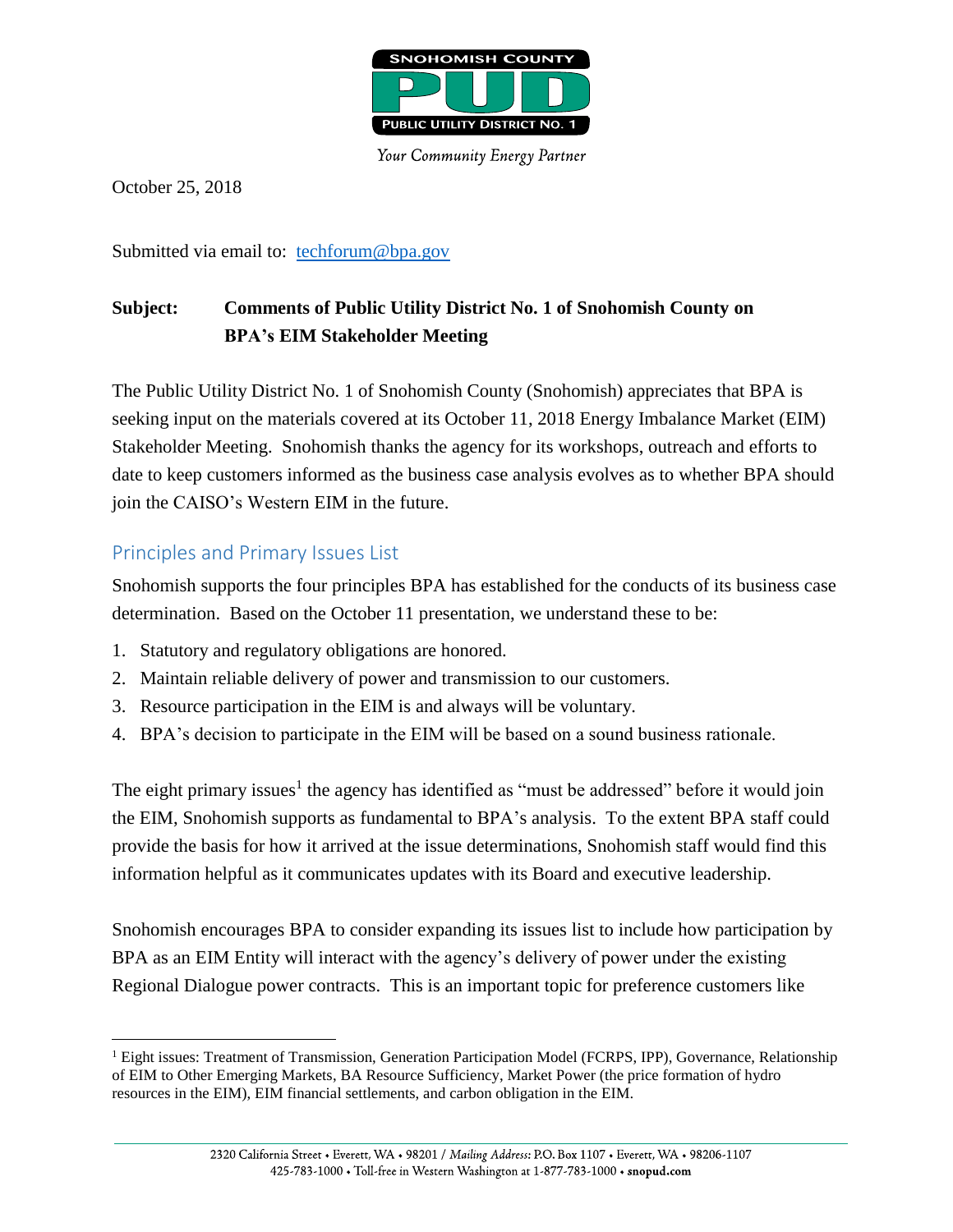Comments of PUD No. 1 of Snohomish County October 25, 2018 Page 2

Snohomish. We understand for BPA to join the EIM will require many of its systems, processes and procedures to be modernized or modified. To the extent customers could be informed about the systems, processes and operational and procedural changes BPA expects will create a range of impacts for customers, this information alone could help the utility identify needed individual investments or systems it may need to consider to mitigate or obviate such impacts.

By way of example, the agency's Pro Forma Gap Analysis identified desired changes to how firm transmission would be scheduled in the future, in order to one day support EIM participation. Changes envisioned by BPA through its tariff or business practices could potentially create new obligations for a utility. This could be the case if a utility is in a position to have to redirect its firm transmission within the day in order to schedule energy to meet its load obligation. Under new practices being discussed, if the redirected transmission becomes non-firm in nature, there could be ramifications for the utility in how it goes about satisfying an hourly resource sufficiency determination and the associated costs to do so.

Fundamental systems and process changes can be expensive and typically require long lead times to successfully implement. BPA adding how EIM intersects with long term power contracts to the existing issues list would help BPA and customers work together to identify sooner rather than later - potential impacts or unintended consequences so adjustments can be made, and utilities will have the information they need to make a plan and create any needed mitigation strategies.

## Treatment of Transmission and Generation Participation Model

Like others in the region, Snohomish agrees that BPA would be a net wheeler, and therefore supports the determination that customers would donate firm transmission to participate in the EIM rather than BPA creating a no-charge transmission product. As stated in the October 11 meeting, this approach limits cost shifts and addresses free-ridership concerns.

Snohomish also supports BPA's generation aggregation approach with the Federal hydro resources. That said, we would caution BPA to limit its initial entry into the EIM with *one* of the three aggregates should it choose to join the EIM; phasing BPA's entry with its flexible hydro resources into the EIM could mitigate learning curve experiences. Also, it cannot be emphasized enough that proper price formation – or how flexible, large hydro resources are valued within the EIM construct – must be resolved before BPA elects to join the EIM.